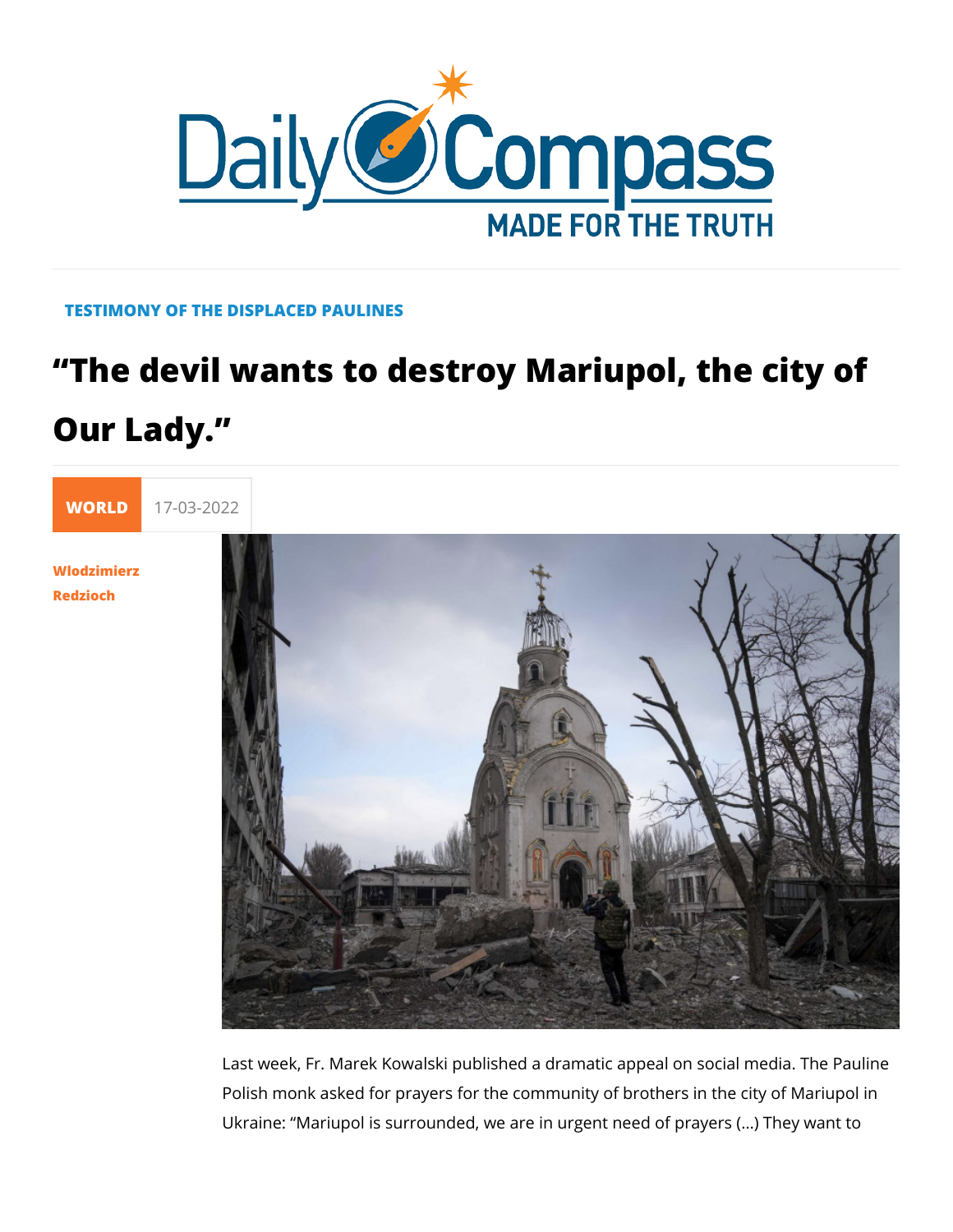starve all the inhabitants to death (…) I beg you, send this message to anyone who can help with prayer and fasting to stop Satan." The message concluded with an appeal to "pray together to God for this miracle."

**The order of Saint Paul the First Hermit, for centuries has been the custodian of the shrine of the Black Madonna of Częstochowa** and of many other Marian shrines throughout the world. When the opportunity arose, the Polish Paulines also began to found communities and churches in Ukraine, first and foremost in the city of Our Lady, Mariupol, bringing with them a copy of the icon of the Black Madonna, venerated in the monastery of Jasna Gora. No-one could have foreseen that would one day this city would bear the brunt of the devastating Russian invasion of Ukraine. The city has been surrounded by Russian soldiers who have prevented any contact with the outside world. They have also obstructed efforts to open humanitarian corridors to evacuate the besieged population. It was only after all their parishioners had fled Mariupol, that the Polish fathers quite miraculously, also escaped the besieged city.

**The Vatican Radio journalist**, **Beata Zajączkowska**, managed to reach two of the Mariupol fathers, who are currently in the eastern part of the country. According to the monks, the Russians are conducting a barbarous bombardment of Mariupol because "they want to wipe the city of Our Lady off the face of the earth". "What the Russians have done and what they continue to do in Mariupol, cries out to heaven for vengeance. They have bombed water, electric and heating systems. They deliberately target these places to cause the most harm to those who remain in the city. They have bombed homes with every means at their disposal: airplanes and artillery. The bombardment has been incessant, interrupted by a pause of only a few minutes. They bomb primarily Mariupol with diabolical force, because it is a Marian city and the devil is trying to destroy it (…) The Russians have tried everything to break Mariupol's spirit of defense and to force the city to surrender. This explains why they bombed a children's hospital and why they have dropped another bomb, weighing about one ton, in the city center" – says Fr. Pawel Tkaczyk, who also explained why the people continue to resist, despite everything: "When the Russians finally enter the city, the purges will begin; in other words, they will kill all those who oppose them. This is why the city continues to resist".

**The Polish fathers also depicted the terrible tragedy of those** who cannot leave their homes, who cannot buy anything, and who cannot lead a normal life, because their own lives are constantly under threat. "When there was a brief pause in the shelling, the people began to steal and pillage"–said the Paulines. There's hardly anything left in the city: there is neither food nor water. At times water tanks are found,